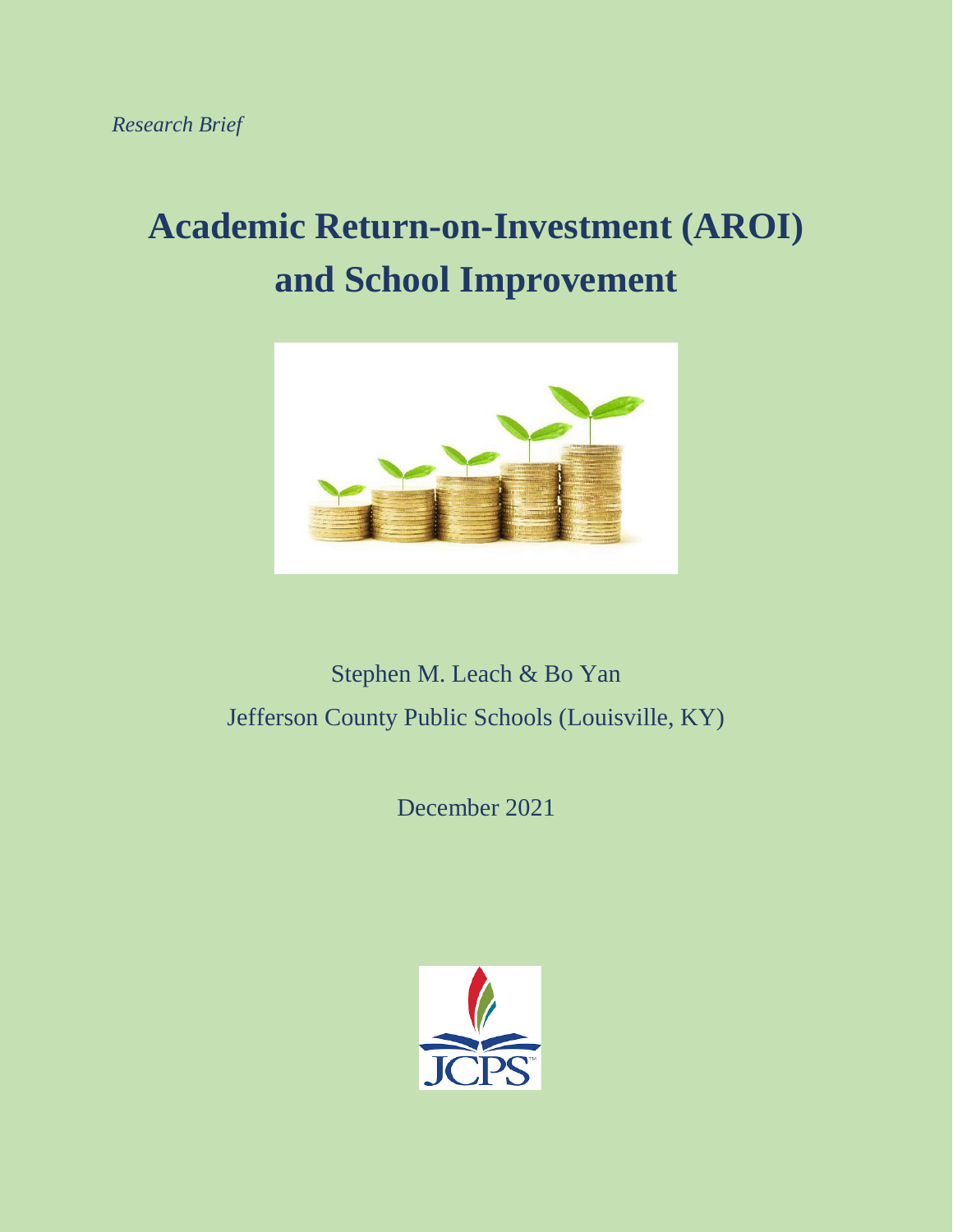#### **Researcher-Practitioner Partnership Team**

| Dena Dossett, Co-PI   | Jefferson County Public Schools       |
|-----------------------|---------------------------------------|
| Fiona Hollands, Co-PI | Teachers College, Columbia University |
| <b>Robert Shand</b>   | <b>American University</b>            |
| <b>Florence Chang</b> | Jefferson County Public Schools       |
| Bo Yan                | Jefferson County Public Schools       |
| Stephen Leach         | Jefferson County Public Schools       |

*The authors thank Yilin Pan, Joe Prather, Laura Head, Minetre Martin, Samreen Nayyer-Qureshi, and Yixin (Karen) Wang for their contributions to the RPP and the many JCPS staff who graciously gave of their time and efforts in support of this research. We also wish to express gratitude to our IES grant manager, Corinne Alfeld, for her guidance throughout.*

**Suggested Citation:** Leach, S. M., & Yan, B. (2021). *Academic return-on-investment (AROI) and budget decision-making: A research brief.* Louisville, KY: Jefferson County Public Schools

**Funding:** The research reported here was supported by the Institute of Education Sciences, U.S. Department of Education, through Grant R305H180003 to Teachers College, Columbia University. The opinions expressed are those of the authors and do not represent views of the Institute or the U.S. Department of Education.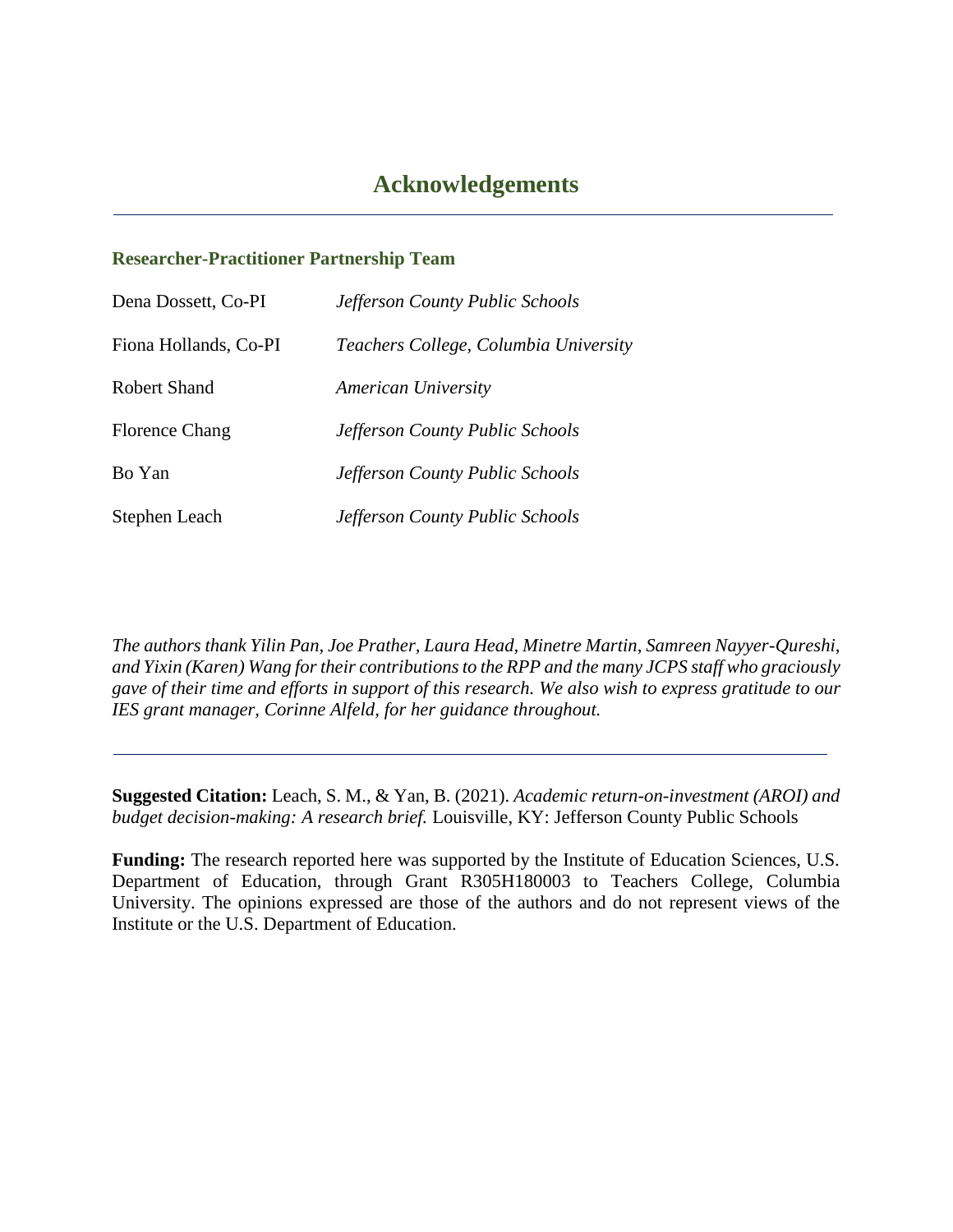#### **Executive Summary**

The evidence-based decision-making emphasis in education has largely focused on the adoption of new practices for which evidence of effectiveness exists. Following adoption, however, the focus shifts to improvement and the appropriate evidence needed to support budget decisions must be *local*, *timely*, and *relevant*. Existing evidence used to support adoption rarely meets these requirements, thus the critical task for educators at the improvement stage is to produce the necessary evidence. Since 2018, we have investigated the viability of Academic Return-on-Investment (AROI) as both a framework and a practical metric for informing budget decisions aimed at improvement.

As a decision-making framework, AROI relies on the notions of *scrutiny* and *return* to provide supporting evidence for leaders' efforts to obtain the greatest academic benefits for each dollar invested. As a metric, AROI is a ratio of effectiveness to costs, weighted by the number of participants, typically interpreted as the change in outcome per unit cost. Although our practical AROI metric compared well with more rigorous cost-effectiveness and value-added analytic results for informing budget decisions, we note the adaptability within a general AROI framework to tailor the research design and methodology to a particular situation and to answer the pertinent decision-oriented research question(s).

Based on our findings, we view AROI as a flexible approach to generating evidence that is local, timely, and relevant to inform budget decisions in the improvement phase of an investment. Developing the necessary organizational and data infrastructure to support AROI implementation requires top leadership support and patience. Because AROI results are informative rather than definitive, close collaboration with investment item owners is crucial to engender trust and guide improvement efforts.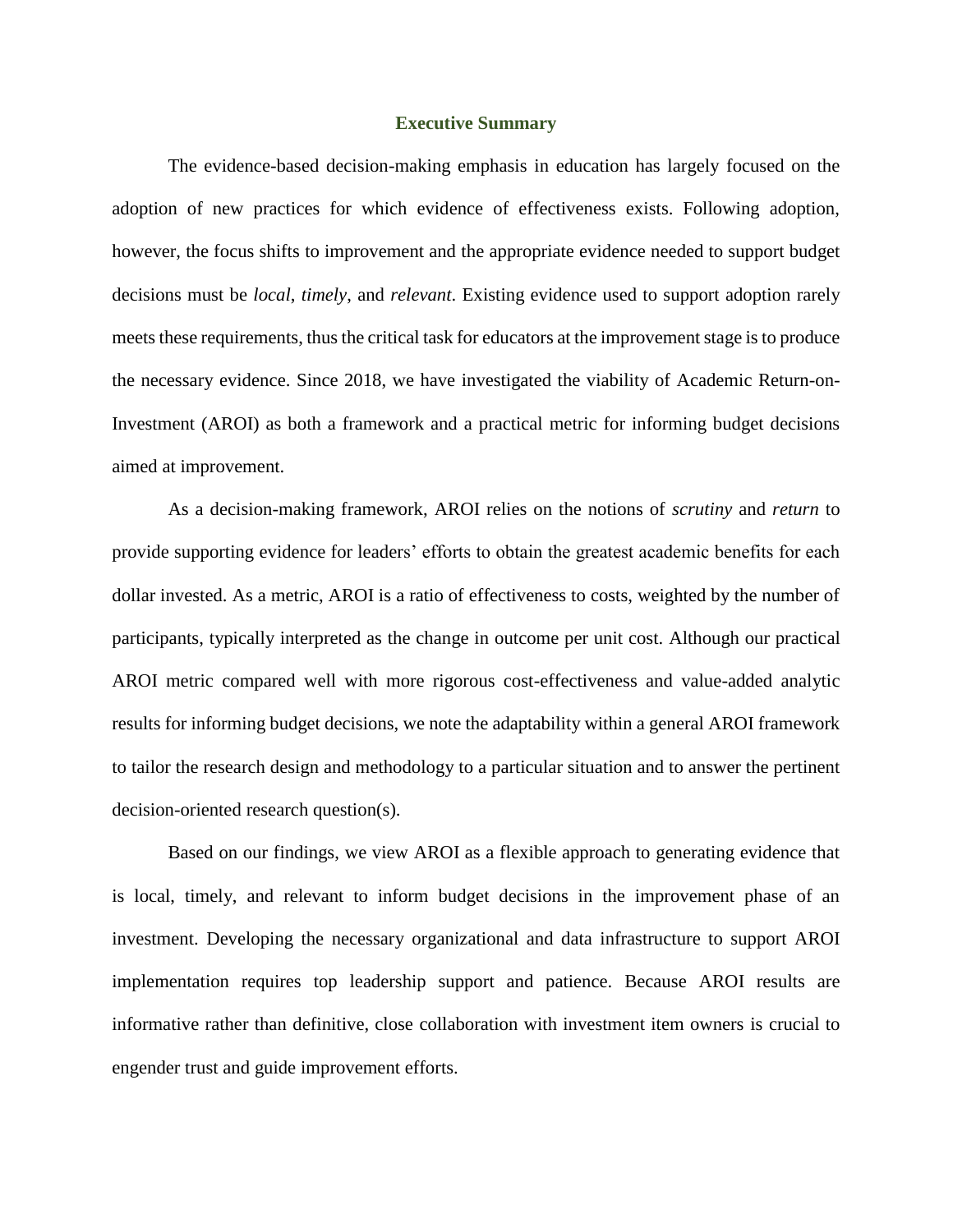# Academic Return-on-Investment (AROI) and Budget Decision-Making: A Research Brief

Stephen M. Leach & Bo Yan Jefferson County Public Schools, KY

December 2021

#### **Introduction: Evidence for decision-making**

The evidence-based decision-making emphasis in education has largely focused on the adoption of new practices for which evidence of effectiveness exists. Where there is alignment between a given local context and the specific context(s) of available, sufficiently rigorous studies, the findings of those studies can be used to support the new investment of resources into a particular practice. This is because the pertinent question at the outset of the adoption phase is whether the practice has demonstrated effectiveness under similar conditions elsewhere, i.e., "what works?" The budget decisions at this stage are dichotomous – invest or not. The primary evidencerelated tasks for decision-makers are to locate and interpret existing evidence to support a new investment.

Following adoption, however, the focus shifts to improvement and the pertinent question becomes "what should we do now?" Because the goal is improvement, budget decisions at this phase are not limited to a 'continue/discontinue' dichotomy, but also include specifying changes in scope, target population and/or goals based on lessons-learned from initial implementation efforts. During the subsequent improvement phase of an investment, the appropriate evidence needed to support budget decisions must be *local*, *timely*, and *relevant*. Existing evidence used to support adoption rarely meets these requirements, thus the critical tasks for educators at the improvement stage are to produce the necessary evidence and act upon that evidence. Locating and interpreting existing evidence to support a new investment is not a trivial task but producing evidence for continuous improvement presents a higher order of magnitude challenge. Since 2018, our IES-funded Research-Practice Partnership (RPP) between Jefferson County Public Schools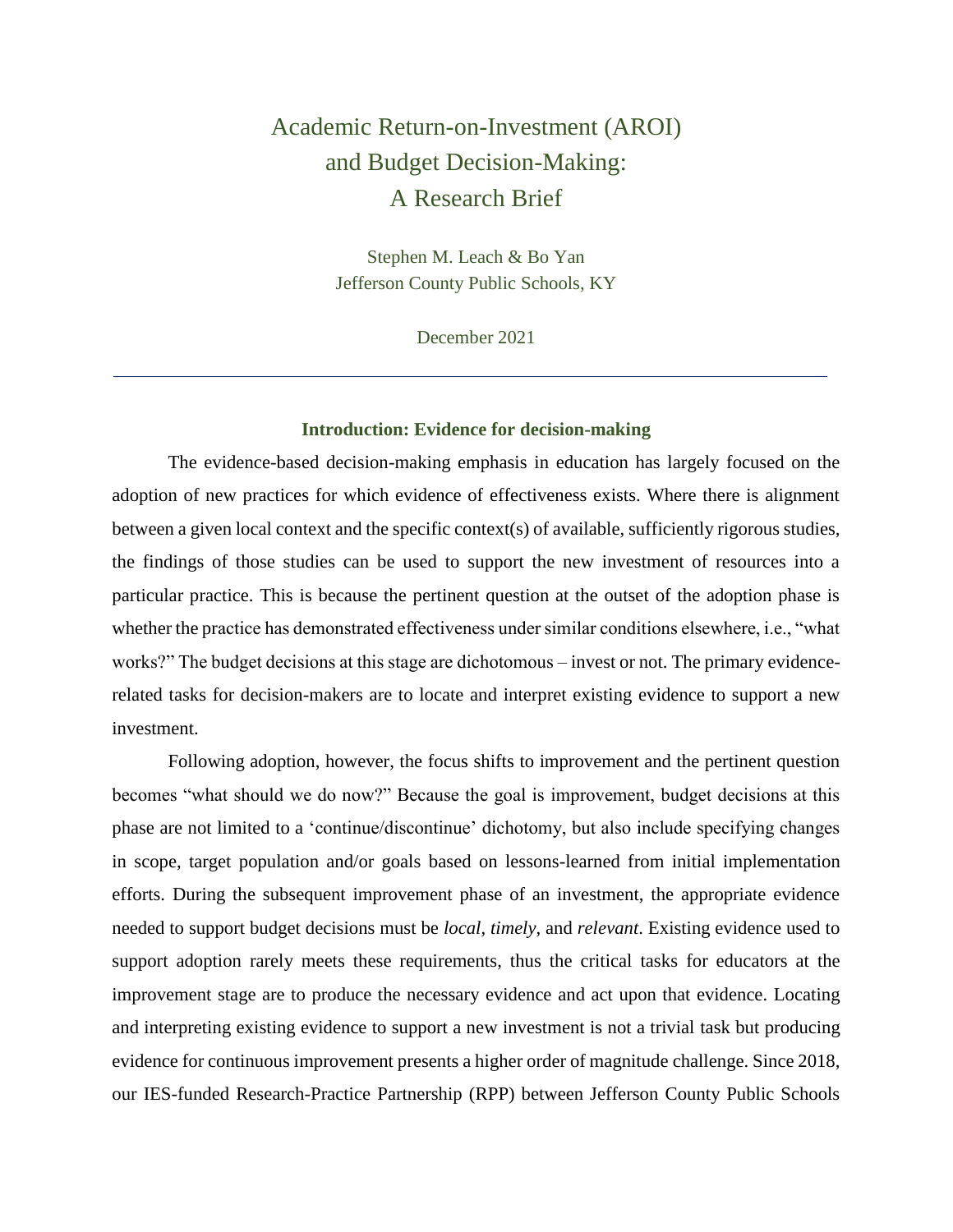(JCPS; Louisville, KY) Teachers College, Columbia University, and American University has investigated the viability of Academic Return-on-Investment (AROI) as both a framework and a practical metric for informing budget decisions aimed at improvement. In this brief, we present a synopsis of our work on AROI that is primarily aimed at educators and researchers. Although JCPS is a large, urban district with more than 94,000 students in 169 schools, we believe the lessons we have learned through trial and error apply across a broad spectrum of district contexts.

#### **What is AROI?**

Kavanagh and Levenson (2017; p. 1) define AROI as "the practice of scientifically evaluating the cost-effectiveness of academic programs and then deciding where to allocate resources accordingly." As a decision-making framework, AROI relies on the notions of *scrutiny* and *return* to provide supporting evidence for leaders' efforts to obtain the greatest academic benefits for each dollar invested. As a metric, AROI is a ratio of effectiveness to costs, weighted by the number of participants, typically interpreted as the change in outcome per unit cost. Crucially, cost-effectiveness is relative and thus the AROI metric is intended to be comparative rather than standalone. In other words, knowing the AROI of an investment is not very helpful without the ability to compare with AROI metrics from other investments. Furthermore, AROI comparison results themselves are generally viewed as informative rather than definitive (e.g., Kavanagh & Levenson, 2017), as a key piece of evidence supporting budget decisions.

#### **Local, Timely, and Relevant Information**

In 2015, our district implemented a *cycle-based budgeting* (CBB; see sidebar) model in an effort to build a stronger alignment between district's improvement priorities and investments in programs and initiatives, track implementation of and return on those investments, and inform leaders on when and how to adjust investment strategies. In our CBB model, prospective general budget fund investments are approved for a 1-to-5-year investment cycle to achieve predetermined goals. End-of-cycle items (i.e., those that have reached the end of the predetermined investment term) are reviewed and results are submitted to district leaders to support decisions regarding next steps for that investment during the budget season. The district's online Investment Tracking System supports the CBB process from proposal to review. Requestors use the system to submit online budget request proposals, with technical support provided by the research department. Information provided in proposals approved by senior district leadership is used by the district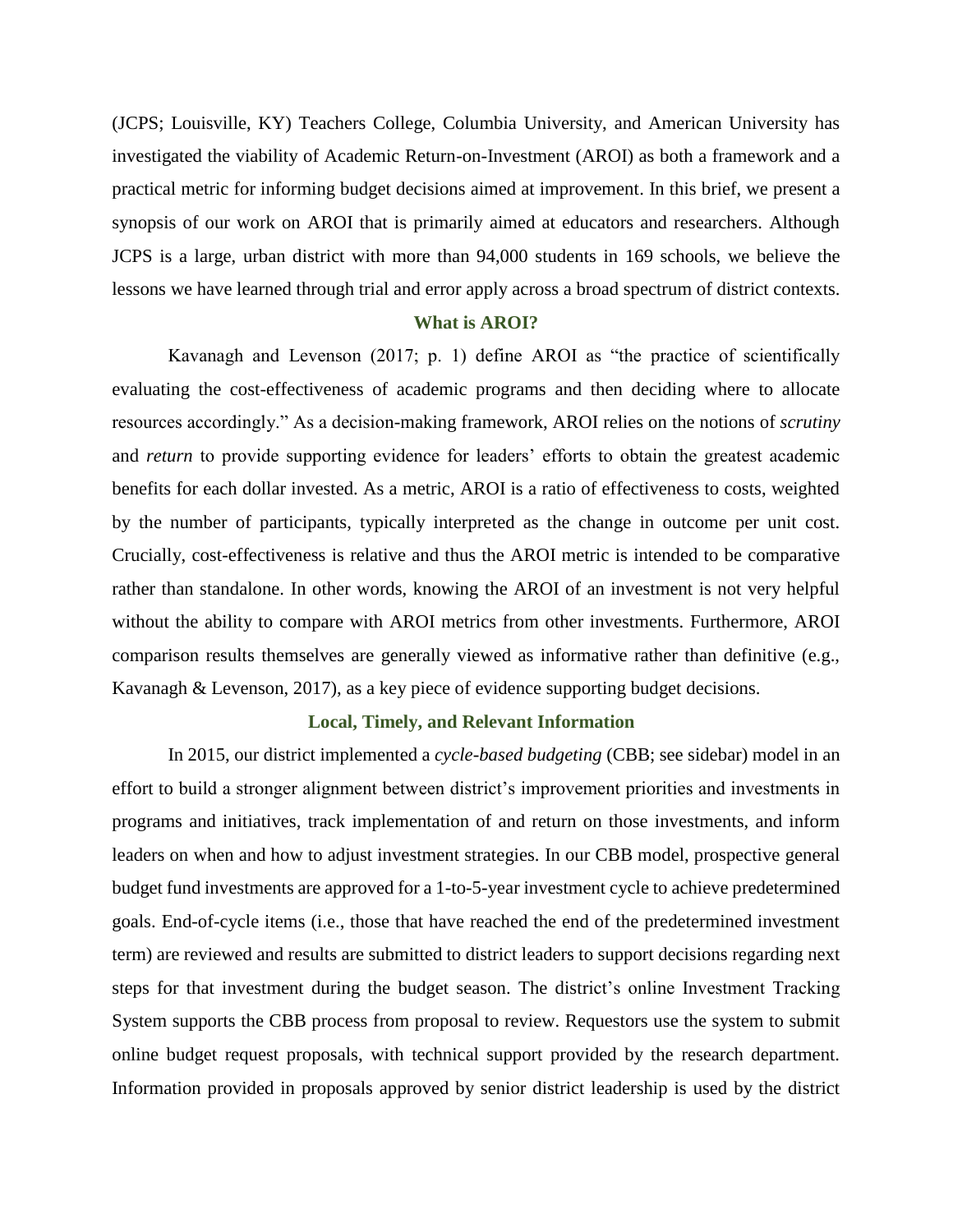financial office to create budget line items and by the research department for end-of-cycle reviews. Division heads have access to the system to view their active investments.

#### *CYCLE-BASED BUDGETING*

Cycle-based budgeting (CBB) is a type of budgeting strategy that allows requestors to designate the length of time – the *cycle* – that they will need to implement an investment in order to achieve specific outcomes for specific students. During the cycle, investment item owners are responsible for implementation and improvement (with support, as needed). At the end of its designated cycle, each investment is reviewed based on the goals specified at the outset and results are provided to key decision-makers. For a more in-depth look at CBB, please visit [cyclebasedbudgeting.org](http://www.cyclebasedbudgeting.org/)

CBB, like AROI, is based on the notions of *scrutiny* and *return*, and so our CBB model implementation laid the groundwork for applying the AROI framework to the general fund budget items recorded in the Investment Tracking System – roughly \$100M in active investments at any given point. Indeed, conversations with our RPP partners quickly arose on how the AROI approach might dovetail with the CBB end-of-cycle review process. We needed a way to feasibly review a considerable number of end-of-cycle investments each year and provide reliable information to decision-makers within a relatively small timewindow that is often not aligned with testing cycles and other data availability.

Assessing whether an investment achieved its goal (i.e., did it "work?") is helpful, but it is insufficient to answer the relevant question of "what do we do now?" because it does not give any clues as to why the investment was or was not successful. In many cases, investments do not achieve stated goals because the goals were unrealistic in the first place. Further complicating goal achievement is the fact that goals were many times focused on a broader level than the target, for example, a reading intervention for a specific subgroup of students was associated with a goal of reducing the whole school's percentage of reading novices. When target populations and goals are (mis?)aligned in this way, identifying the relevant comparison group becomes challenging, particularly for multi-year investments. Similarly, the comparison condition (i.e., business-asusual) must be a realistic alternative for decision makers. Policies and laws often dictate some form of intervention, thus 'no treatment' control group designs may be less informative for improvement phase budget decisions.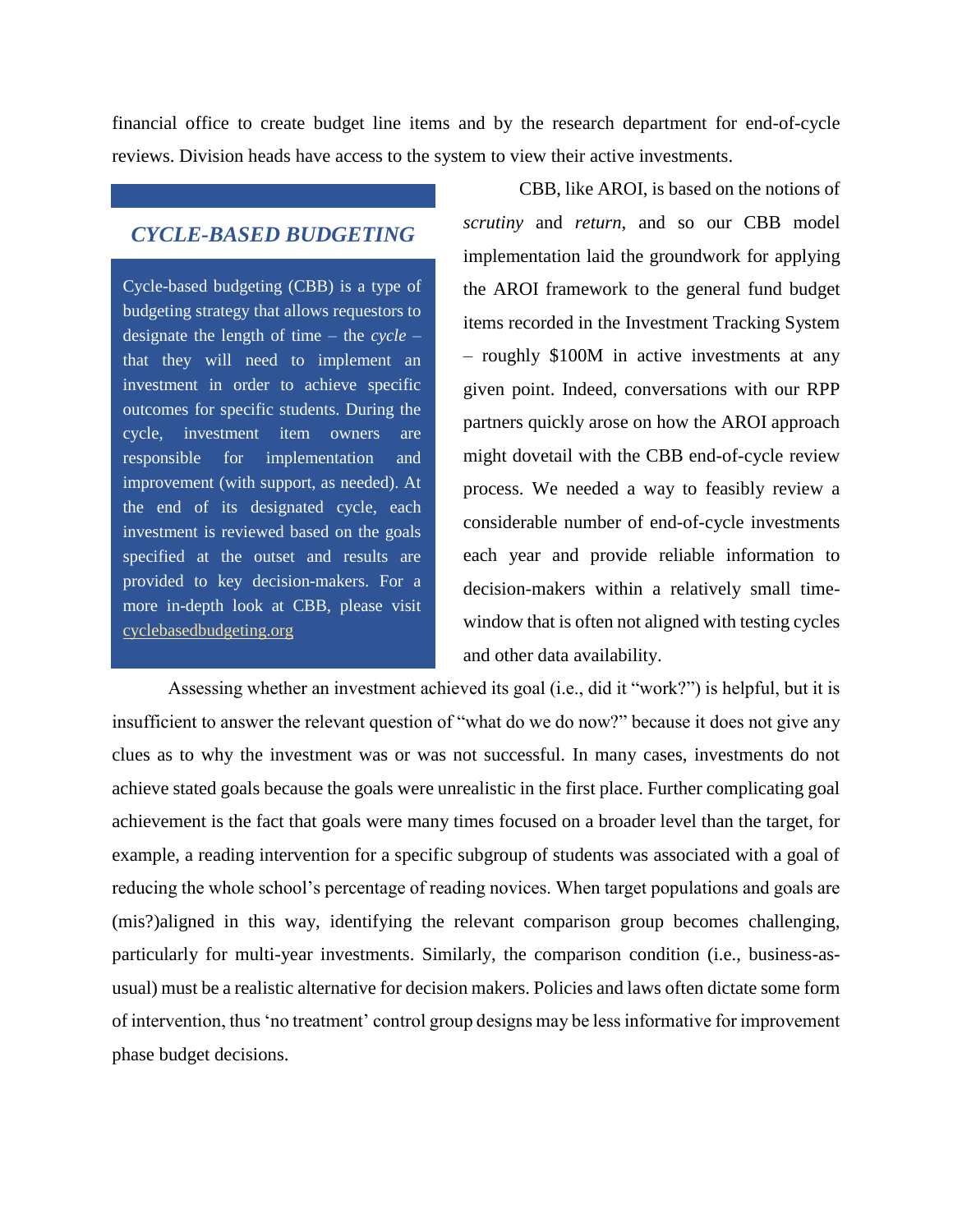Despite the methodological challenges, we felt that an AROI approach could provide a transparent, structured framework for providing evidence to district decision-makers. Furthermore, the alignment between CBB and AROI regarding scrutiny and return lent itself to a seamless integration. The question then became, could we leverage the data recorded in our Investment Tracking System, along with existing student-level achievement, behavior, and demographic data to produce 'good enough' AROI metrics for each investment in a timely manner to support continuous improvement decisions that might involve budget adjustments?

#### **What Does AROI Look Like in Our District?**

Earlier, we described the AROI approach and metric in general terms. Within the broad AROI framework, there is considerable leeway to tailor specific aspects of the metric to the particular realities, needs, and priorities of a given district and/or research team. Indeed, our CBBfocused application differs in substantial ways from the model proposed by Kavanagh and Levenson (2017). First, we apply AROI only to existing end-of-cycle investments in the Investment Tracking System. Second, we sought to balance rigor and practicality by creating a metric based on simplified calculations using existing data. The reason for this approach was that we needed a feasible way to compare a significant number of investments annually.

We currently compute two AROI metrics – a previous cohort (PC) and difference-indifference (DiD) metric. The PC method compares outcomes before and after the investment within the same unit (e.g., student subgroup, school, or group of schools) and the DiD method compares changes in outcomes in treatment units versus those in control units. Both calculations utilize weighted moving averages to account for baseline and investment cycle trends. Finally, our metric relies on budget amounts for costs as opposed to considering the full economic costs of implementation as would be required for a true cost-effectiveness analysis (Cost Analysis [Standards Project, 2021\)](https://www.air.org/sites/default/files/Standards-for-the-Economic-Evaluation-of-Educational-and-Social-Programs-CASP-May-2021.pdf).

#### **How do AROI Metrics Stack up Against More Rigorous Methods?**

Our RPP conducted three large-scale cost-effectiveness analyses (CEAs) and two separate Value-Added Analyses (VAAs) to compare results of two more rigorous methods with our AROI results in an effort to validate the metric. The effectiveness results generally agreed in direction and magnitude across the three methods. Somewhat surprisingly, costs between CEA and AROI were similar despite the CEA's ingredients method of computing costs requiring substantially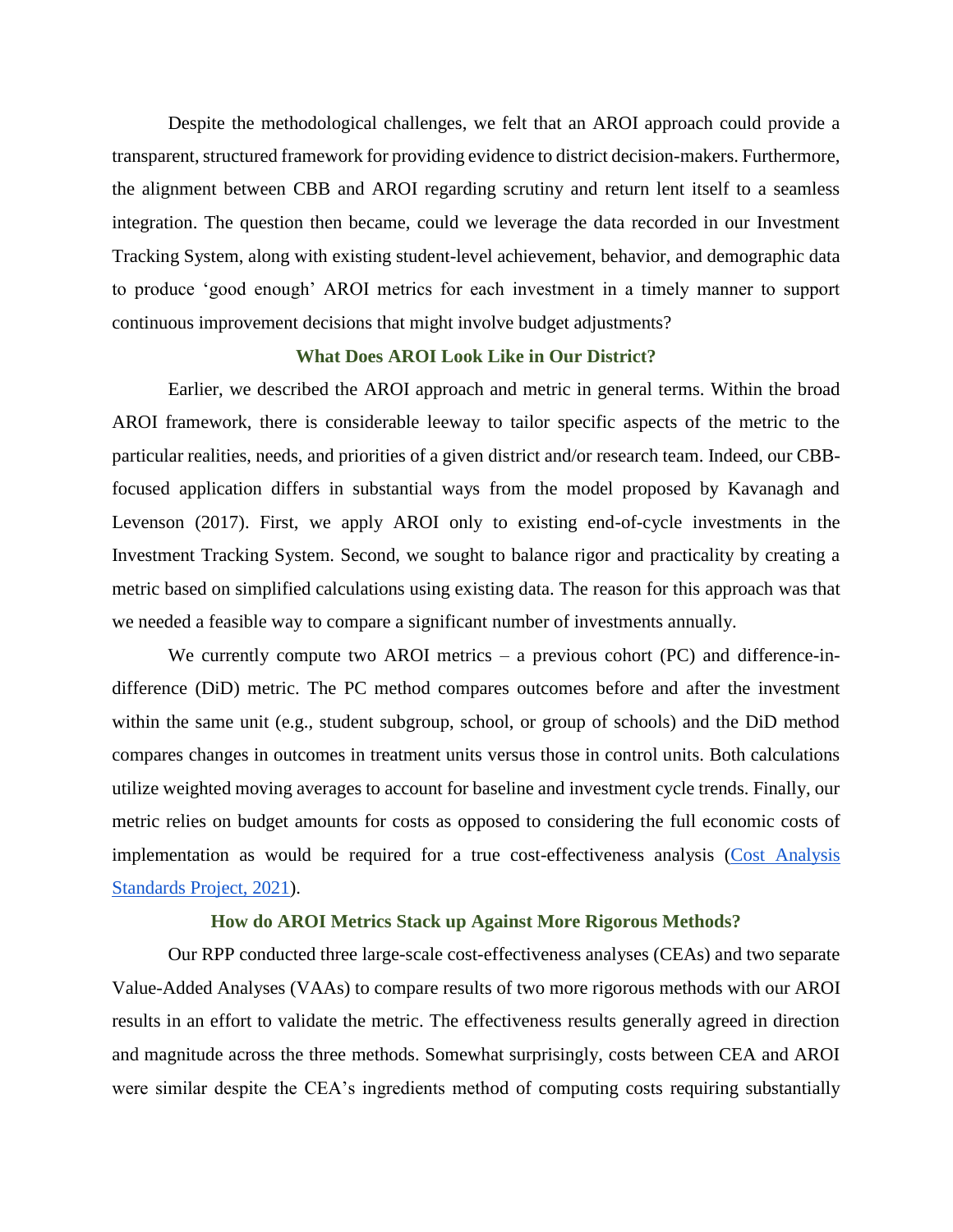more time and effort. This was due in large part to the fact that personnel costs tended to constitute the vast majority of costs for the three investments covered by CEA and these are mostly captured in the budget amounts.

We are not necessarily advocating for our AROI metric but instead providing a concrete example of the flexibility within a general AROI framework to adapt the research design and methodology to a particular situation and to answer the pertinent decision-oriented research question(s). Indeed, our metric comes with several caveats and, in general, we have often found it unhelpful to report the metric alone. Depending on the audience, we have reported trend graphs, lists of programs ranked by effectiveness, or color-coded indicators of success in terms of goal achievement or positive versus negative returns on investment.

#### **Evidence for What, and for Whom?**

We want to reiterate the point made by Kavanagh and Levenson (2017) that regardless of design and analytic choices, AROI results are intended to be informative rather than definitive. In other words, the findings should be supplemented with other qualitative and/or quantitative evidence (e.g., implementation ratings) along with determinations of whether an investment is aligned with evolving district priorities. During the last school year, we formalized this process by creating online end-of-cycle review cards for every district-submitted investment up for review. Each card summarized the details of the investment and provided a comparison of budget allotment versus expenditures over the duration of the investment cycle and a summary of the AROI analysis. Division leaders were then given the opportunity to review the cards for their investments and determine whether to seek renewal, expansion, reduction, or discontinuation for each investment. For the first three options, the summary cards provide space for division leaders to add additional supporting evidence and/or planned implementation adjustments prior to submitting a proposal to the district's leadership team (the Superintendent's "cabinet") requesting continued funding.

We initially envisioned our AROI metric as evidence that would directly inform final budget decisions, however, the reality is more nuanced. Instead, the review process revealed three levels of decision-making; item, division, and cabinet. Decisions at the *item level* are made by the item owner – the 'boots on the ground' administrator in charge of implementing and monitoring an investment. Item owners are the source of additional supporting evidence for continued investment and can suggest implementation adjustments to support continuous improvement (i.e.,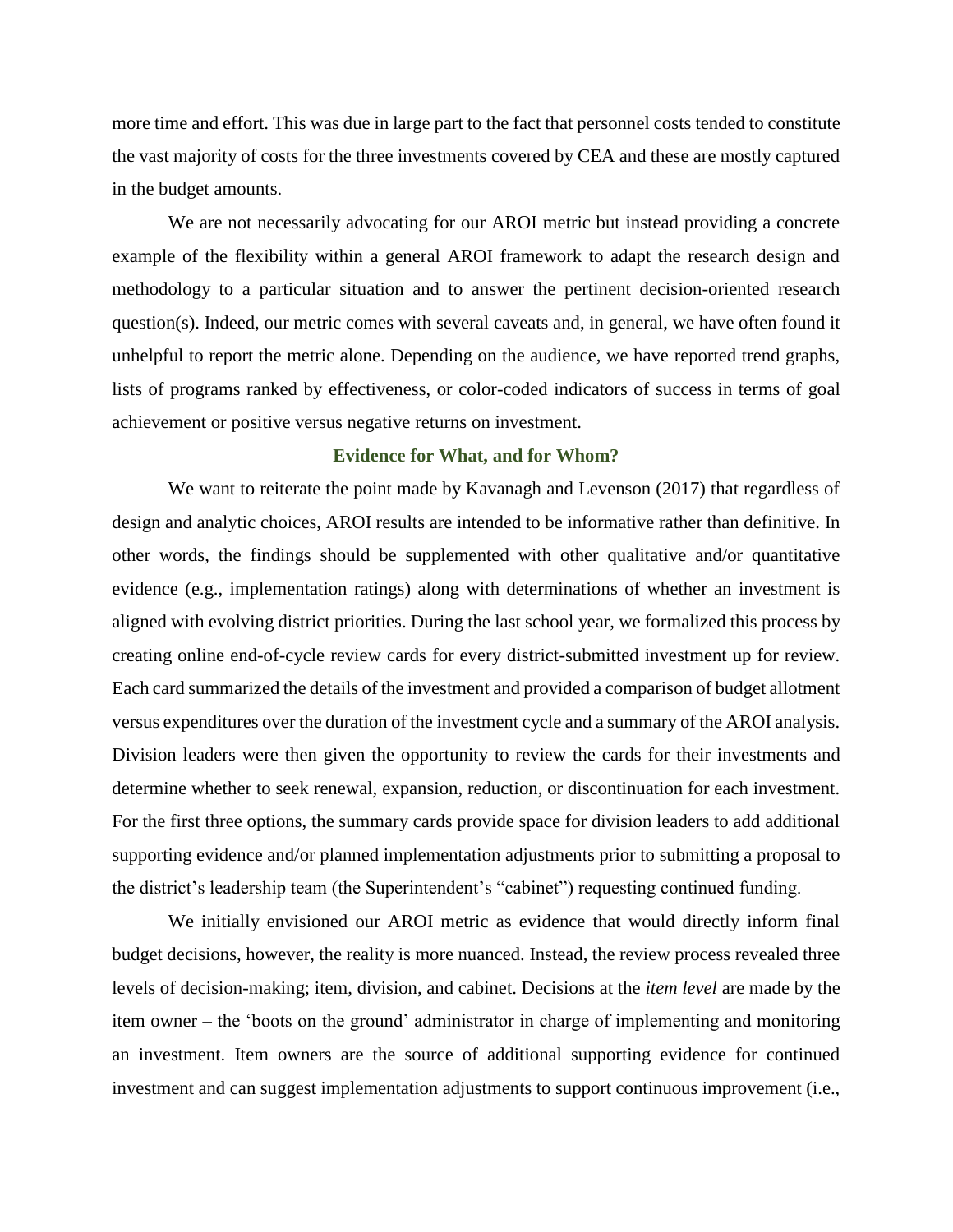increased returns) based on intimate knowledge of the day-to-day working of the investment. Because the primary returns at this level are the goals specified in the original budget request proposal, AROI analysis results are especially informative at this level.

At the *division level*, budget decisions for end-of-cycle investments are based on (1) alignment with division priorities, (2) redundancy or coherence with other division investments, (3) AROI results, and (4) evidence and/or implementation improvement proposals from the item owner. Returns at this level are still primarily viewed in terms of the originally specified goals. Requests for discontinuation or expansion are much more likely at this level and pressure from external stakeholders (i.e., community engagement) to retain or expand certain initiatives also tends to increase. However, that engagement is strongest at the *cabinet level*. Decision criteria at the cabinet level include (1) alignment with district priorities, (2) redundancy or coherence with other district investments, (3) community engagement, and (4) requests from division leaders. Returns (or goals) at this level include the outcomes specified in the original request, but may also include signaling the district's intentions to internal and/or external stakeholders.

Our AROI analyses appeared to directly influence decisions at the item and division levels and indirectly influence cabinet-level decisions. Although this was somewhat unexpected, it likely reflects broader decision criteria at the cabinet level, but also effective filtering at the division level. In other words, division leaders seem to be effective at submitting proposals that are aligned with the cabinet's priorities. Indeed, one investment with limited supporting evidence was discontinued at the division level during the formal review process.

In other cases, personnel changes during the investment cycle meant that item owners and/or division heads were not familiar with AROI or CBB concepts, thus the review process served as an introduction to both. For some investments, the formal review process provided an opportunity to reexamine the program's alignment with the district's racial equity plan and to propose implementation changes based on the district's equity focus. For another program that enjoys tremendous conceptual support from the cabinet and community, the review process afforded the investment item owner a chance to discuss increased resource needs and implementation plans related to planned expansion directly with the division and cabinet.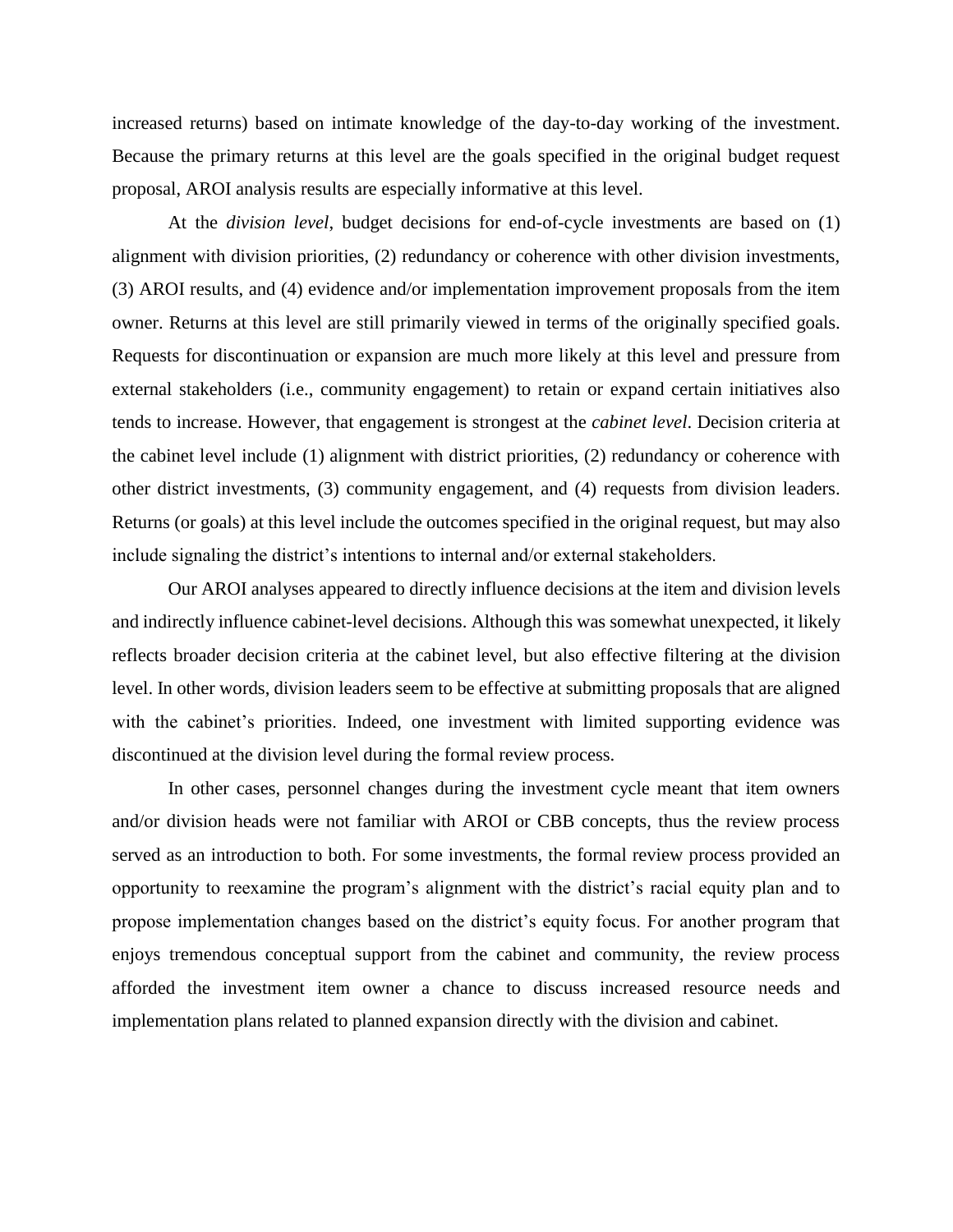### *SCHOOL NURSING*

In 2019, we conducted CEA, VAA, and AROI analyses of the district's school nurse program. The consistent findings across the three analyses suggested that the presence of a fulltime school nurse was not associated with higher school attendance or lower chronic absenteeism.

As it turns out, our results were not surprising. The program lacked a clear theory of change or logic model linking inputs, activities, outputs, and outcomes. It was not clear which nursing practices should lead to the desired outcomes. Therefore, we concluded that the nursing program *as implemented* was ineffective. We recommended the development of standardized practices based on an explicit logic model, accompanied by a detailed monitoring plan to ensure implementation fidelity, both of which are currently in-progress. While these proposed changes do not guarantee effectiveness, they will facilitate more interpretable AROI results that can better inform budget decisions and support continuous improvement.

#### **Nudging Improvement**

Our RPP analyzed the returns on nearly 200 investments spanning the years 2017-2021. During the course of our project, we spoke with numerous teachers, principals, school staff, district staff, senior district leaders, and board members. While it is apparent that our colleagues are committed to improving student outcomes, we found that investments frequently lack explicit theories of change, leading to flawed implementation. In many cases, we were unable to calculate AROI due to incomplete budget request proposals missing goals, measures, and/or target population. When investments were personnel-centered, such as an interventionist, academic coach, or school nurse, the specific activities necessary to achieve their intended goals were rarely specified, even if goals, measures, and targets were explicit. In those cases, even when we could calculate AROI, the results were of little benefit for improvement efforts because it was not clear what actually produced success or failure (see sidebar "School Nursing"). To put it in logic-model terms, without knowing the activities and outputs associated with a given investment, the finding that the investment did or did not achieve its stated goal(s) is not particularly informative to multi-optioned budget decisions, especially decisions to expand or continue with substantial implementation changes.

We sought to address these issues via the end-of-

cycle review process and through key changes in the [Investment Tracking System 2.0](https://www.jefferson.kyschools.us/sites/default/files/AROI_Brief_1_ARSI_Final.pdf) (ITS 2.0). The EOC summary cards used in the review process indicated when we were unable to compute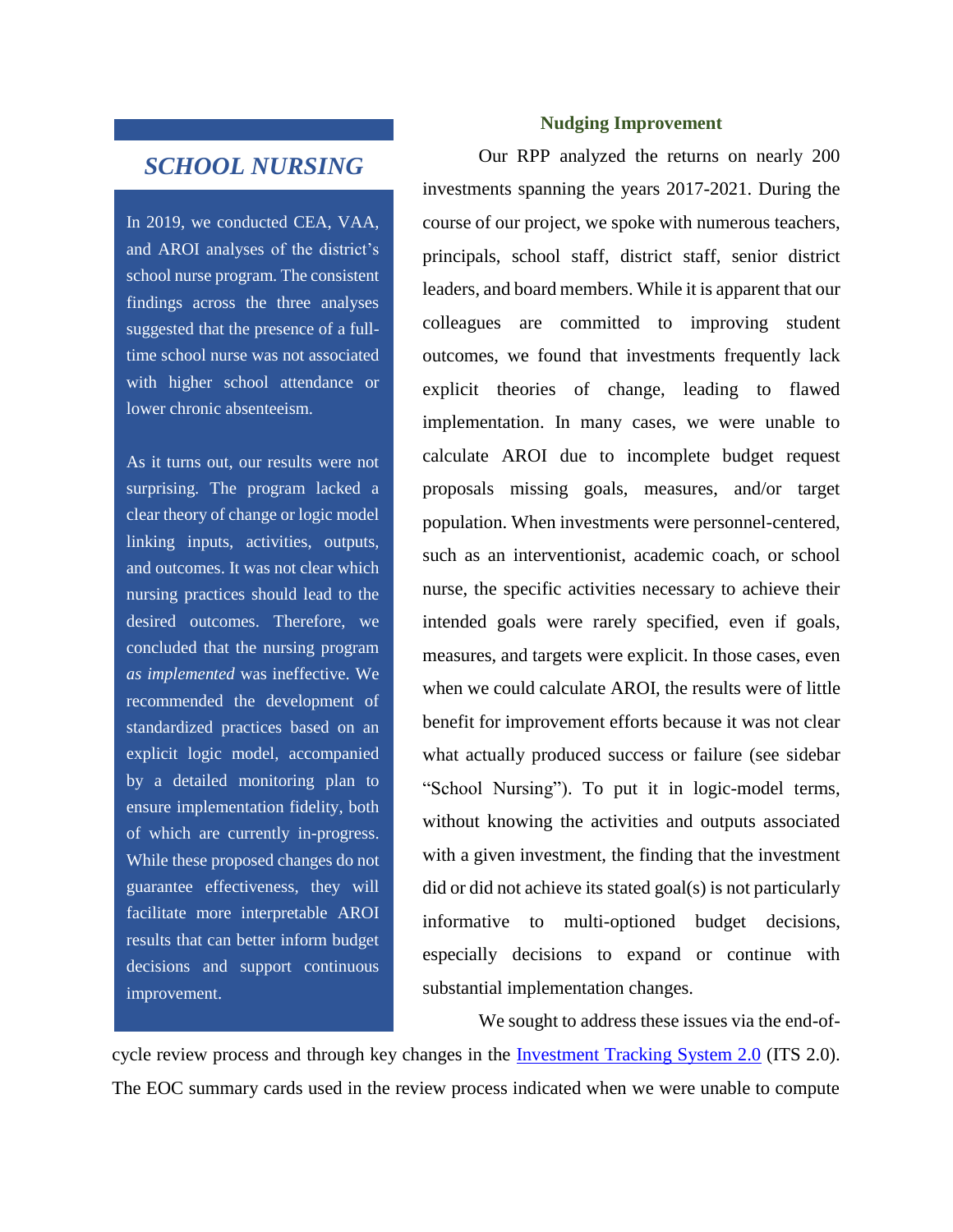AROI due to missing data and identified the type(s) of data that were missing. The cards also provided the percentage of budgeted amounts actually spent during the investment cycle, as a simple proxy for implementation fidelity. For each investment summary review card, we asked specific questions about any missing data (e.g., "*what are the goals, or how is success measured?*" or "*is there a system in place to track program participation, completion, and subsequent retention?*") and/or large discrepancies between allotments and expenditures. These questions were intended as prompts for item owners' efforts to provide additional supporting information for their investments and potentially re-evaluate their implementation.

To facilitate an explicit theory of change on the front end, ITS 2.0 now includes a basic logic model whose inputs and outcomes are automatically generated from the information entered into the budget request proposal. Requestors can add additional inputs and/or outcomes, along with activities and outputs. Because it is likely that many requestors are not familiar with logic models, we created online training modules and worked with our Systems Improvement team to align ITS 2.0 language with existing school improvement plans. Our goal in introducing the formalized review process and in updating the investment tracking system was to (re)emphasize scrutiny and returns (i.e., AROI) in a collaborative manner that would nudge our colleagues to make explicit their implicit assumptions about how an investment should lead to improved student outcomes. A secondary goal was to address incomplete budget proposals. Incomplete proposals do not necessarily imply that goals, measures, and target populations are undetermined – we are not privy to all conversations between decision-makers and requestors – however, they do reduce transparency and hinder independent end-of-cycle AROI calculations. For these reasons, ITS 2.0 includes mandatory-entry fields that preclude the submission of incomplete proposals.

#### **Advice on Getting Started with Return-on-Investment Approaches**

Although we have gone into some detail about our integrated CBB-AROI approach, we are not implying that CBB is necessary for implementing AROI. While we certainly view AROI as a helpful and easily integrated approach to the CBB end-of-cycle review process, we do not view CBB as an essential condition for adopting an AROI approach. In our estimation, there are three essentials for applying AROI: 1) leadership support, 2) infrastructure, and 3) patience. Leadership support is crucial to signal the importance of viewing investments in terms of scrutiny and return. If decision-makers and division leaders do not emphasize the importance of AROI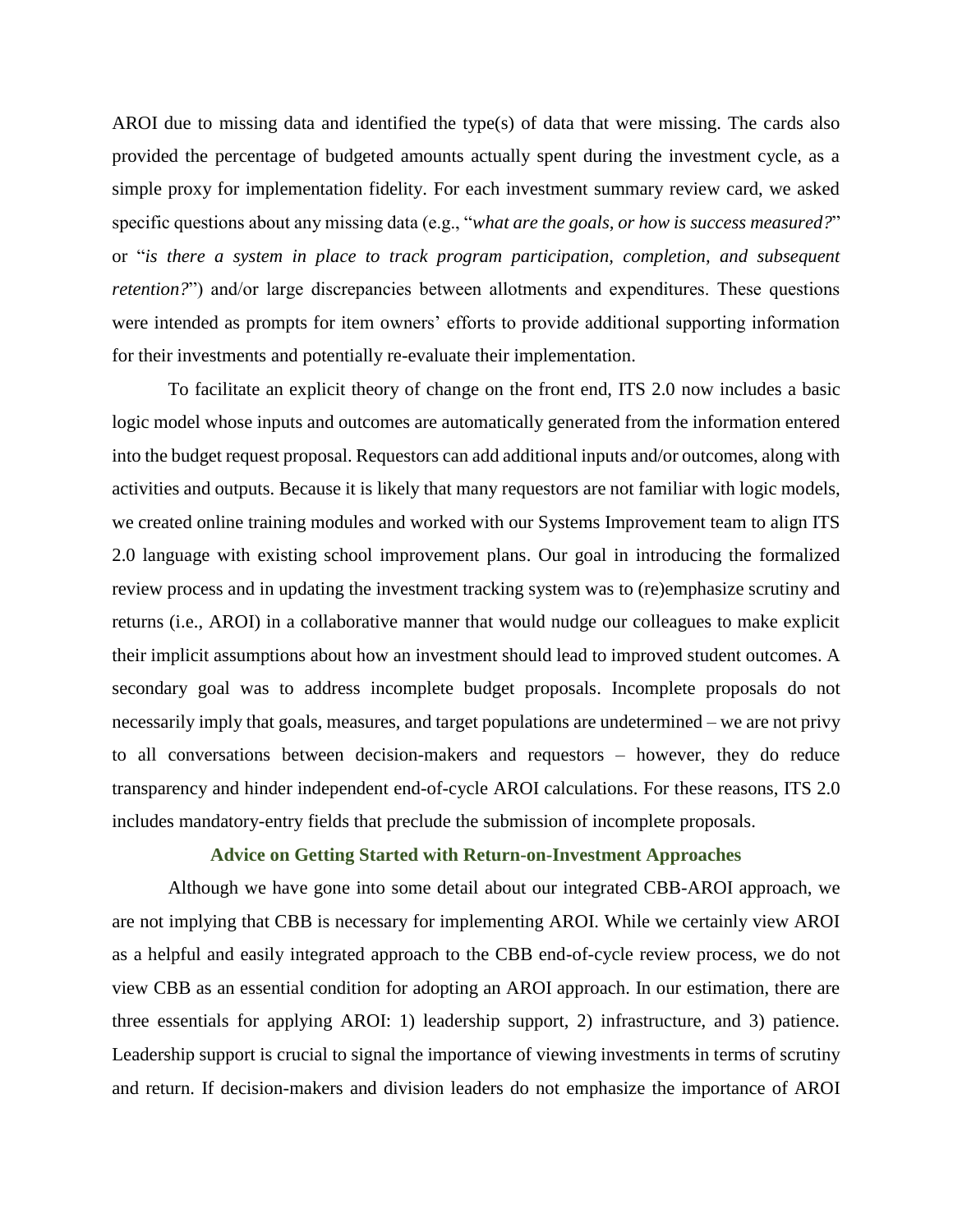verbally and by utilizing analytic results to inform decisions, program personnel will likely view AROI as just another compliance routine rather than a helpful tool for improving outcomes. In fact, AROI might even be viewed as threatening rather than improvement-focused when leadership does not clearly communicate its purpose.

## *CAUTION AHEAD*

*Legacy investments* avoid scrutiny and therefore are more likely to miss out on chances to demonstrate returns or improve.

*Selection-equals-solution* thinking is the notion that picking the 'right' investment guarantees success. Often these investments are described as successful (past-tense) prior to implementation – as if their selection has solved the problem. This type of thinking can undermine monitoring fidelity of implementation, making AROI analysis difficult. The present focus on evidence-based education practices may inadvertently foster this attitude by overemphasizing selection of such practice while neglecting their implementation and improvement.

 We view infrastructure in two categories: *organizational* and *data*. Organizational infrastructure in our case involves a shared vision and collaboration between the Finance and Research Departments, undergirded by leadership support. Without close cooperation between the two departments, our AROI approach would be severely limited. This type of infrastructure also includes good working relationships with other district divisions and school administrators. To the extent that relationships have been and can be cultivated, trusting colleagues can work together to use the AROI approach as intended – to obtain better results at a lower cost. Also crucial to this category is the capacity to conduct rigorous analyses, either locally or through partnerships with external researchers.

Data infrastructure refers to the ability to track investments in terms of costs and effectiveness. In our case, we created the Investment Tracking System to supplement our existing student data warehousing system. This infrastructure also includes idiosyncratic rostering and progress-monitoring systems created and

utilized by divisions and schools. These systems may be a key area for improving efficiency and standardizing practices. In practice, organizational and data infrastructures are reliant on one another to support AROI implementation. Leadership must commit resources to developing infrastructure, but often early development is crucial to obtaining such support.